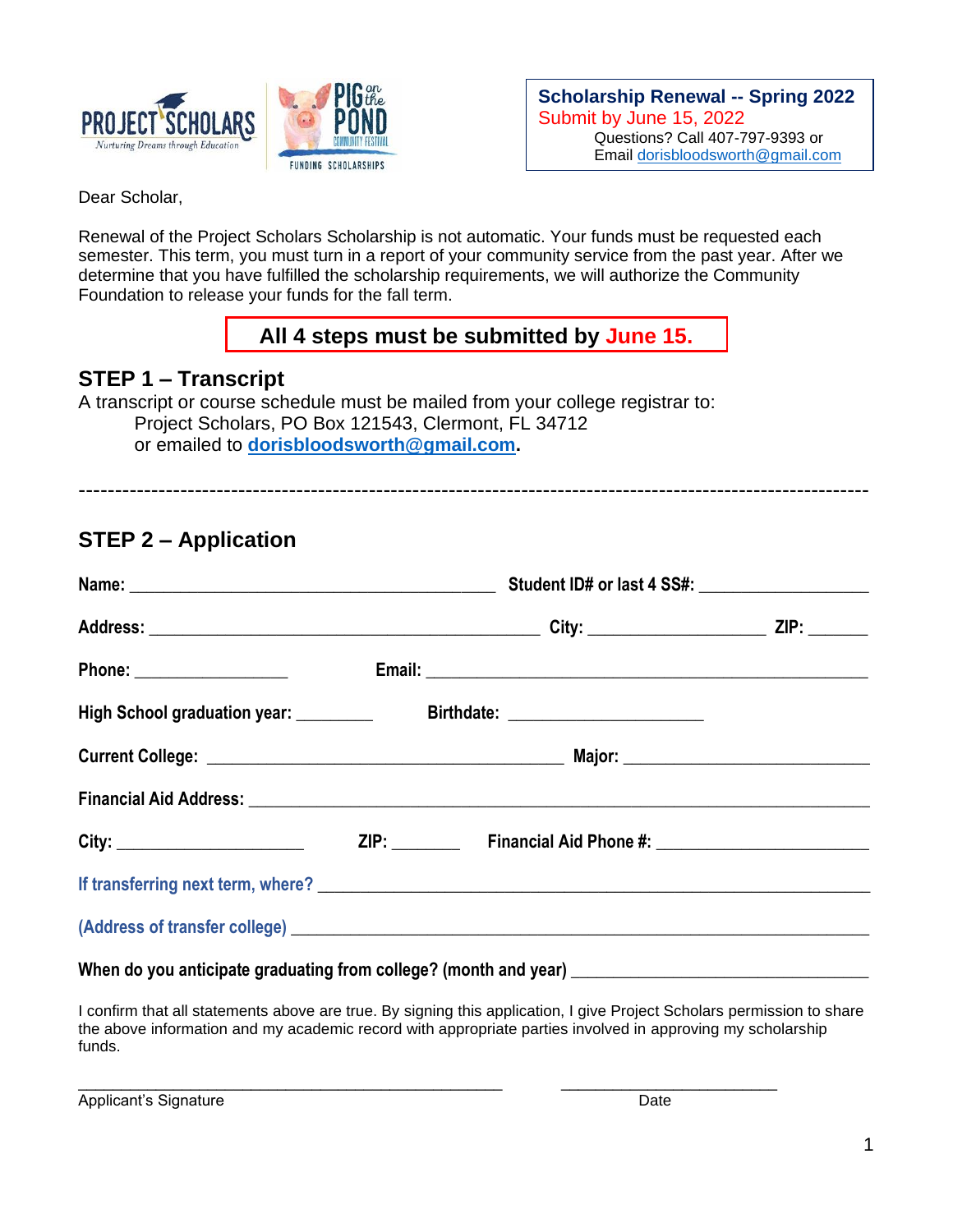### **Step #3 -- Summary of Your 2022 Term**

**Name \_\_\_\_\_\_\_\_\_\_\_\_\_\_\_\_\_\_\_\_\_\_\_\_\_\_\_\_\_\_\_\_\_\_\_\_\_\_\_\_\_\_\_\_\_\_** 

| 1. Summary of the courses you took: |                     |  |  |  |  |
|-------------------------------------|---------------------|--|--|--|--|
| <b>COURSES</b>                      | <b>DESCRIPTIONS</b> |  |  |  |  |
|                                     |                     |  |  |  |  |
|                                     |                     |  |  |  |  |
|                                     |                     |  |  |  |  |
|                                     |                     |  |  |  |  |
|                                     |                     |  |  |  |  |
|                                     |                     |  |  |  |  |
|                                     |                     |  |  |  |  |
|                                     |                     |  |  |  |  |
|                                     |                     |  |  |  |  |
|                                     |                     |  |  |  |  |
|                                     |                     |  |  |  |  |
|                                     |                     |  |  |  |  |
|                                     |                     |  |  |  |  |
|                                     |                     |  |  |  |  |
|                                     |                     |  |  |  |  |

**2. Describe any student activities in which you were involved:**

**3. Why do you need the scholarship fund next term?**

**4. How did the scholarship benefit you during this past term?**